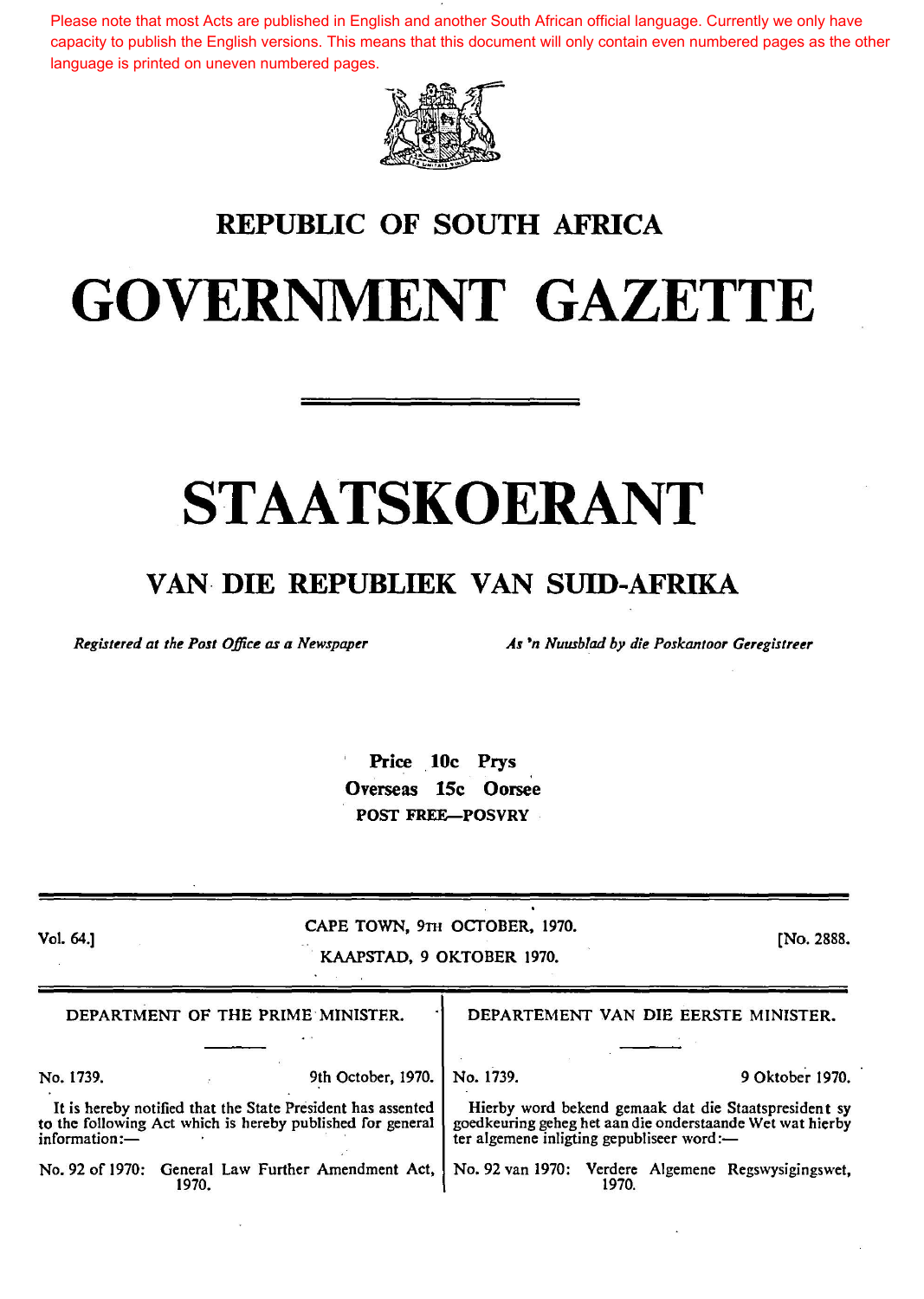### GENERAL LAW FURTHER AMENDMENT ACT, 1970.

Act No. 92, 1970

## **ACT**

To amend the Liquor Act, 1928; the Land Bank Act, 1944; the South African Resene Bank Act, 1944; the Criminal Procedure Act, 1955; the Public Service Act, 1957; the Police Act, 1958; the Prisons Act, 1959; the Supreme Court Act, 1959; the Judges' Remuneration and Pensions Act, 1959; the Children's Act, 1960; the Coloured Development Corporation Act, 1962; the Coloured Persons Education Act, 1963; and the Criminal Procedure Ordinance, 1963, of the territory of Sooth-West Africa; to prohibit the holding or organizing of certain processions without the permission of a magistrate; and to provide for incidental matters.

### (Afrikaans text signed by the State President.) *(Assented to 2nd October,* 1970.)

BE IT ENACTED by the State President, the Senate and the House of Assembly of the Republic of South Africa, as follows:-

1. Section 100quin of the Liquor Act, 1928, is hereby amended Amendment of by the addition of the following subsection: by the addition of the following subsection: section 100*quin* section **100***quin* 

"(4) For the purposes of this section and notwithstanding of Act 30 of 1928,<br>the provisions of section 11 of the Bantu Beer Act, 1962 section 5 of (Act No. 63 of 1962), 'liquor' includes Bantu beer as Act 98 of 1965. defined in section I of that Act.".

2. Section 4 of the Land Bank Act, 1944 (Act No. 13 of 1944), Amendment of is hereby amended by the substitution for subsection (1) of the section 4 of following subsection:  $\frac{\text{Act}}{\text{Act}}$  13 of 1944, following subsection:  $\qquad \qquad \text{Act } 13 \text{ of } 1944,$ 

 $\cdot$  "(1) The operations of the bank shall be controlled by as amended by a board consisting of a chairman (who shall be the managing Act 42 of 1951. director appointed under section *4bis* (I) or a general section I of ' manager appointed under section 13 (1) who serves as Act 46 of 1965 acting managing director) and not less than six or more and section 7 of than ten other members to be appointed by the State President.".

3. Section 3 of the South African Reserve Bank Act, 1944, Amendment of is here.by amende~ by the substitution for subsection (I) of the ~~:i~~ ~r~f944 followmg subsection: , . as amended by'

ng subsection:<br>"(1) The bank shall be managed by a board of twelve section 1 of" directors, consisting of a Governor, three Deputy- Act 24 of 1960, Governors (of whom one shall be designated by the State section 2 of President as Senior Deputy-Governor) and two other and section 2 of directors appointed by the State President, and six directors  $\frac{X}{A}$  and  $\frac{X}{A}$  of 1969. elected by the stockholders.".

4. Section 226 of the Criminal Procedure Act, 1955, is Amendment of hereby amended by the substitution in subsection (I) for the section 226 of

words preceding paragraph (a) of the following words: Act 56 of 1955,<br>
"(1) The wife or husband of an accused is competent section 19 of<br>
and competialle to give evidence for the accessation 19 of and compellable to give evidence for the prosecution Act 16 of *1959*  without the consent of the accused, where the accused is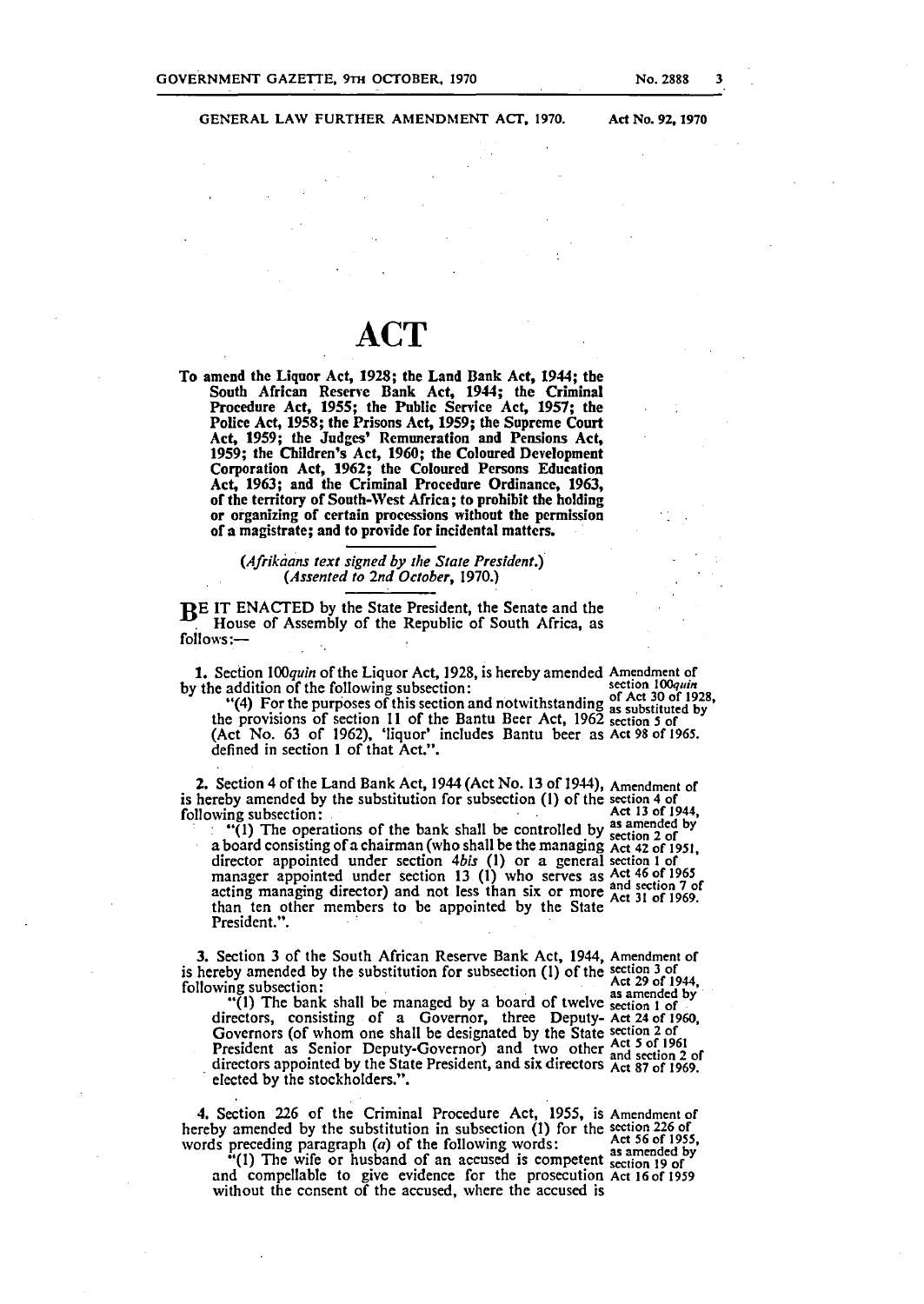prosecuted for any offence against the person of either of and section 17 of them or any of the children of either of them, or for any Act 92 of 1963. offence under Chapter III of the Children's Act, 1960 (Act No. 33 of 1960), committed in respect of any of the children of either of them or for any contravention of the provisions of section 11 (1) of the Maintenance Act, 1963 (Act No. 23 of 1963), or of those provisions as applied by any other law or for any of the following offences:".

5. Section 4 of the Public Service Act, 1957, is hereby Amendment of amended by the substitution for paragraph (a) of subsection  $\frac{\text{section}}{\text{Act}}$  54 of 1957, (2) of the following paragraph: as amended by as amended by<br>section 2 of

*"(a)* The Commission shall consist of not less than three Act 63 of 1967, and not more than five members who shall be appointed section 1 of<br>by the State President, and in making any such and section 45 of appointment the State President shall have due regard Act 70 of 1968. to, *inter alia,* the knowledge of or experience in the public service of the persons to be appointed.".

6. Section 5 of the Public Service Act, 1957, is hereby Amendment of section 5 of amended—<br>amended—<br>Act 54 of 1957,

(a) by the substitution for subsection (1) of the f~llowing ~a::;~3d~1 by subsection: Act 71 of 1963, . · section 3 of

"(1) Subject to the provisions of subsection (2), a Act 47 of 1965, recommendation or direction made or given by not section 3 of<br>less than two members of the Commission, if the and section 33 of<br>Commission consists of three members or if only Act 67 of 1968. three of the members are then still in office, or by not less than three members if the Commission consists of four or five members, or if only four of the members are then still in .office, shall be deemed for the purposes of this Act or any other law to be a recommendation or direction made or given by the Commission."; and

(b) by the substitution for subsection (2) of the following subsection:

"(2) Subject to the provisions of subsection (3), any power conferred upon or function entrusted to the Commission by this Act or any other law (except the power of delegation conferred hereby), may be exercised or carried out under a general or special delegation from the Commission and subject to such conditions as it may determine-

*(a)* by any member or members of the Commission; or

(b) by any officer.".

7. Section 29 of the Police Act, 1958, is hereby amended by Amendment of the substitution for subsection (3) of the following subsection: Act 7 of 1958.

"(3) For the purposes of this section 'canteen' includes any Mess or South African Police institution or any premises temporarily or permanently used for providing recreation, refreshment or articles of necessity mainly for members or pensioners of the South African Police or for civilians employed by the Police Department or for the families of such members, pensioners or civilian employees or for civilians employed in any work in or in connection with any such Mess, institution or premises.".

*s*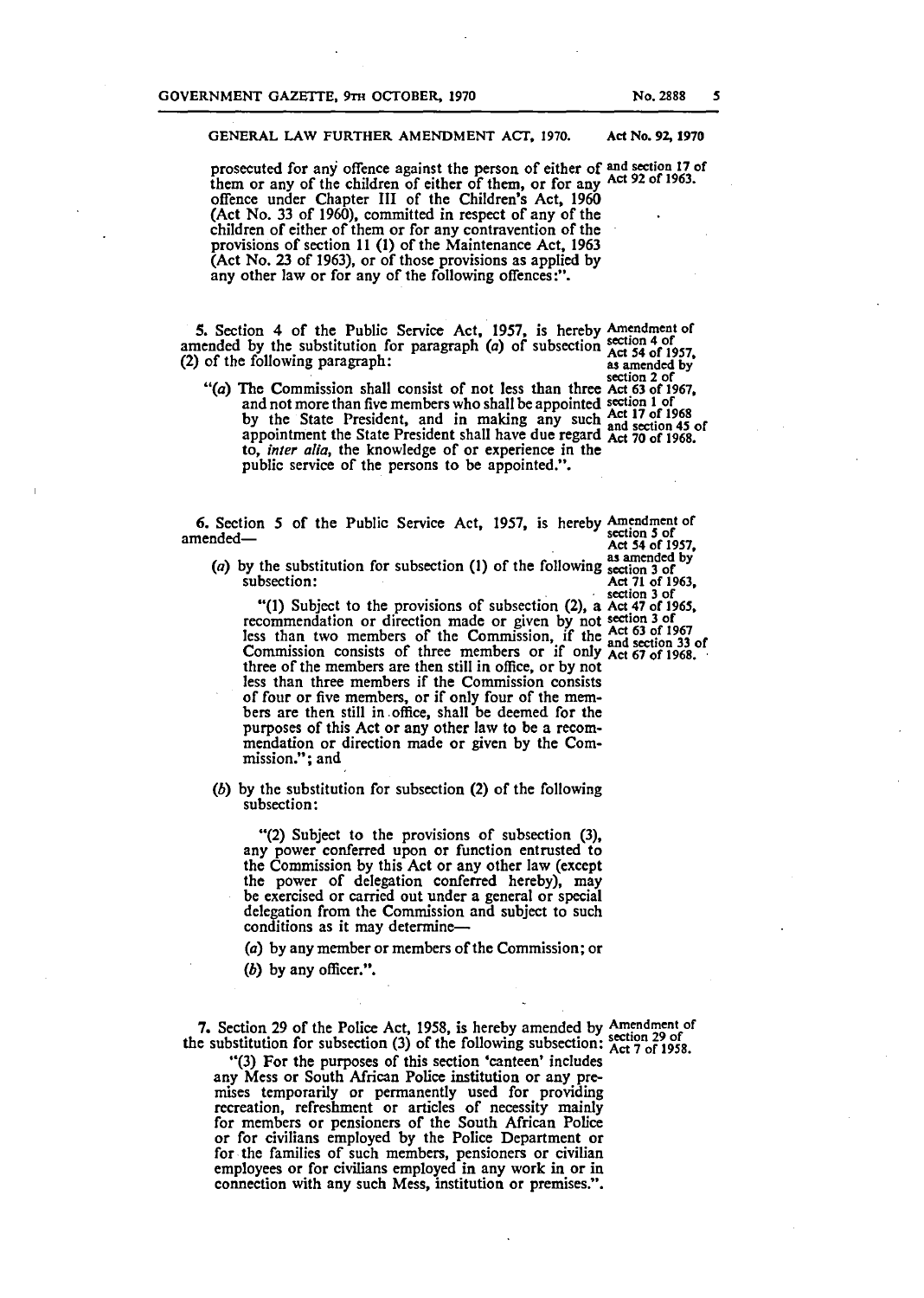#### GENERAL LAW FURTHER AMENDMENT ACT, 1970. Act No. 92, 1970

8. Section 94 of the Prisons Act, 1959, is hereby amended Amendment of by the substitution for paragraph *(b)bis* of subsection (1) of the  $^{20}$  following paragraph:<br>following paragraph: as amended by

*"(b)bis* the establishment, management and control of funds section *31* of to provide for medical, dental and hospital treatment Act 80 of 1964, to provide for medical, dental and hospital treatment section 24 of<br>of members of the Prisons Service who retired or Act 75 of 1965 retire on pension, and their families and of the families and section 17 of of members of the Prisons Service· who died or die, Act 101 of 1969. the class of members of the Prisons Service or other persons who shall be or may become members of any particular fund, the scale or aggregate amount of contributions (if any) to be made to a fund by any particular class of members thereof, the termination of membership of a fund, the rights, privileges and obligations of members of a fund, and generally all matters reasonably necessary for the regulation and operation of a fund;".

9. (1) The First Schedule to the Supreme Court Act, 1959, Amendment of is hereby amended by the substitution in the third column for  $\frac{1}{15}$  Act 59 of 1959, the words defining the area of jurisdiction of the Witwatersrand as substituted by Local Division of the Supreme Court of South Africa of the section 11 of following words:<br>following words: following words:  $\qquad \qquad$  Act 15 of 1969.

"In civil matters: The magisterial districts of Alberton, Benoni, Boksburg, Brakpan, Delmas, Germiston, Johannesburg, Kempton Park, Krugersdorp, Nigel, Randfontein, Roodepoort, Springs and Westonaria.

In criminal matters: The magisterial districts of Alberton, Boksburg, Germiston, Johannesburg, Kempton Park, Krugersdorp, Randfontein, Roodepoort and Westonaria.".

(2) The alteration in the area of jurisdiction of the said Witwatersrand Local Division effected by subsection (I) shall be deemed to have been effected on the first day of October, 1966.

10. (1) The following Schedule is hereby substituted for the Substitution of First Schedule to the Judges' Remuneration and Pensions Act, First Schedule • First Schedule • First Schedule 1959, as substituted by

section 8 of Act 20 of 1964.

 $\mathcal{L}$ 

### "FIRST SCHEDULE

| Designation of office<br>٠                                    |                      | સુંશ                 |                      |                      |                         |  |
|---------------------------------------------------------------|----------------------|----------------------|----------------------|----------------------|-------------------------|--|
| Chief Justice of South Africa                                 |                      |                      | $\ddot{\phantom{a}}$ | $\ddot{\phantom{a}}$ | R <sub>17</sub> ,000    |  |
| Judge of Appeal                                               | $\ddot{\phantom{1}}$ | $\ddot{\phantom{a}}$ | . .                  | $\ddot{\phantom{a}}$ | R <sub>16</sub> ,000    |  |
| Judge President                                               | $\sim$ $\sim$        | $\bullet$            | $\ddot{\phantom{a}}$ | $\ddot{\phantom{1}}$ | R <sub>15</sub> ,000    |  |
| Judge<br>$\bullet$                                            | . .                  | $\bullet$            | $\ddot{\phantom{a}}$ | $\ddot{\phantom{a}}$ | R <sub>14</sub> ,000.". |  |
| (2) Subsection (1) shall come into operation on the first day |                      |                      |                      |                      |                         |  |

of January, 1971. ·

11. (1) Section 89 of the Children's Act, 1960, is hereby Amendment of amended by the substitution for subsection (2) of the following  $\frac{3}{100}$  and  $\frac{3}{100}$ . subsection:

"(2) For the purposes of subsection  $(1)$   $(c)$ , 'child' includes any person of or above the age of eighteen years who satisfies such requirements or conditions as the Minister in consultation with the Minister of Finance may, determine.".

(2) Subsection (I) shall be deemed to have come into opera-' tion on the first day of January, 1970.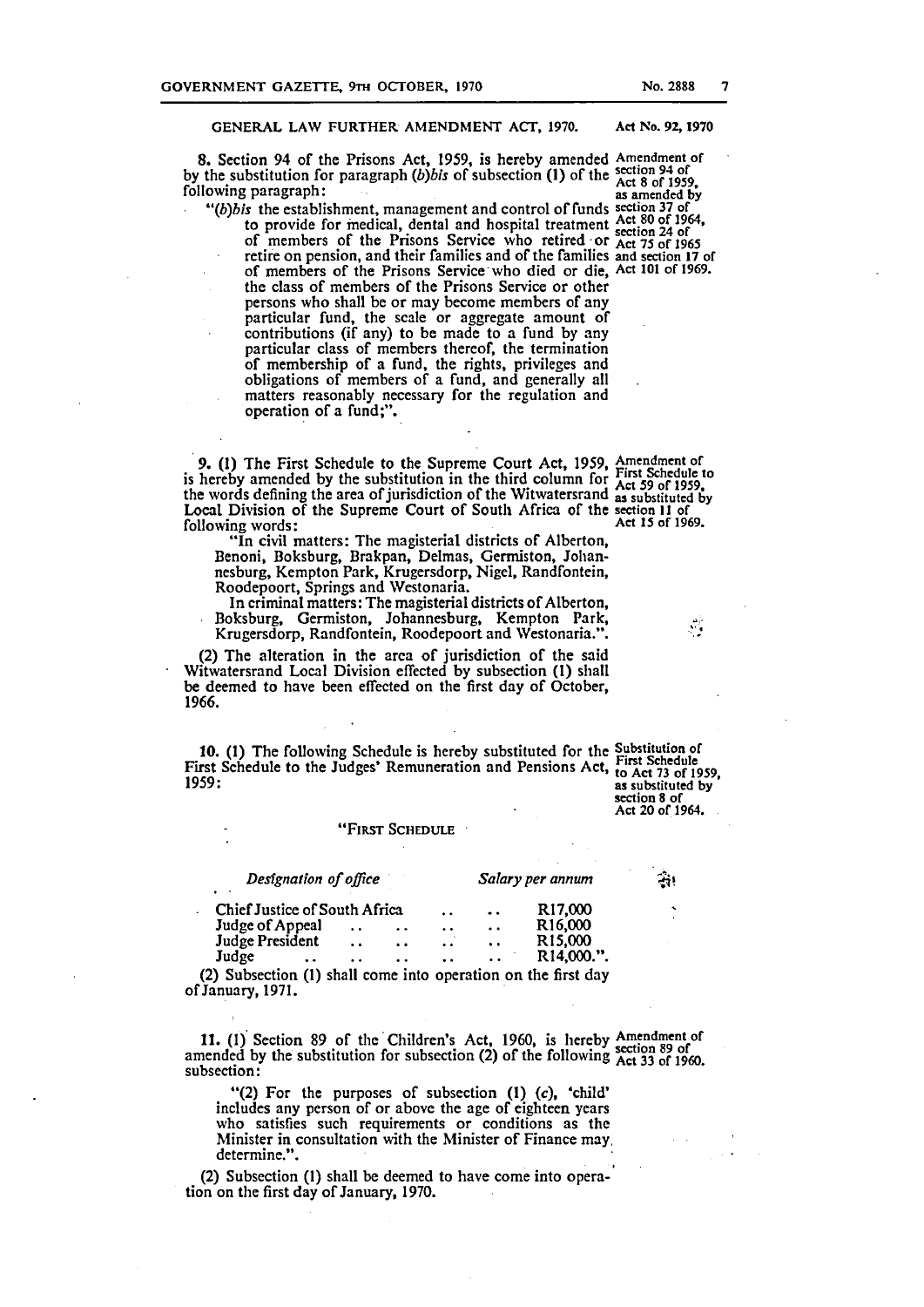#### GENERAL LAW FURTHER AMENDMENT ACT, 1970. Act No. 92, 1970

12. The following section is hereby substituted for section 7 Substitution of  $\frac{1052}{105}$ 12. The rollowing section is nereby substituted for section 7 substitution of<br>of the Coloured Development Corporation Act, 1962:<br>"Powers of 7. The Corporation may remunerate, house, Act 4 of 1962. "Powers of 7. The Corporation may remunerate, house, Corporation discharge or suspend temporarily its officers in respect  $\frac{m}{p}$  respect and employees employed under section 4 (n) officers and and indemnify them in respect of any harm, employees. damage or loss suffered by them in the course of the performance of their duties, and provide or give pension and sick benefits and housing facilities or benefits for or to them.".

13. Section 31 of the Coloured Persons Education Act, 1963, Amendment of hereby amended is hereby amended—<br>(a) by the substitution for subcastion  $(4)$  of the following ACt 47 of 1963.

(a) by the substitution for subsection (4) of the following subsection:

- "(4) (a) The Minister shall forward copies of the annual report referred to in subsection (3), including any minority report, to the member of the executive of the Coloured Persons Representative Council of the Republic of South Africa who has been designated in terms of seetion 17 (6) (b) of the Coloured Persons Representative Council Act, 1964 (Act No. 49 of 1964), to exercise and perform powers, functions and duties incidental to education.
- (b) The said member of the executive of the Coloured Persons Representative Council of the Republic of South Africa shall lay copies of such report and minority report (if any) on the table in that Council within fourteen days after receipt thereof if the Council is in ordinary session or, if the Council is not in ordinary session, within fourteen days after the commencement of its next ensuing ordinary session.''; and
- (b) by the substitution for paragraph (a) of subsection (5) of the following paragraph:
	- "(a) The Education Council for Coloured Persons may with the approval of the Minister establish committees of the council to assist it in the performance of its functions.".

14. Section 201 of the Criminal Procedure Ordinance, 1963, Amendment of of the territory of South-West Africa, is hereby amended by the section 201 of<br>cubstitution in subpositor. (1) for the words preceding page. Ordinance 34 substitution in subsection (1) for the words preceding para- of 1963 of graph (a) of the following words: South-West graph (a) of the following words:<br>"(1) The wife or husband of an accused is competent Africa.

and compellable to give evidence for the prosecution without the consent of ihe accused where the accused is prosecuted for any offence. against the person of either of them or any of the children of either of them, or for any offence under Chapter III of the Children's Ordinance, 1961 (Ordinance 31 of 1961), committed in respect of any of the children of either of them or for failure to comply with the terms of any order of court for the periodical payment of sums of money towards the maintenance of any person, or for any of the following offences:".

15. (I) Whenever the holding or organizing of any procession Permission of without the permission, approval or leave of an institution or a magistrate<br>body referred to in section 84 (1) (f) of the Republic of South required for African Constitution Act, 1961 (Act No. 32 of 1961), is pro- $_{addition}^{10}$  to hibited in terms of any provision of any law, it shall be deemed permission of for the purposes of such provision that, notwithstanding the certain institutions granting of such permission, approval or leave for holding or <sup>or bodies.</sup>